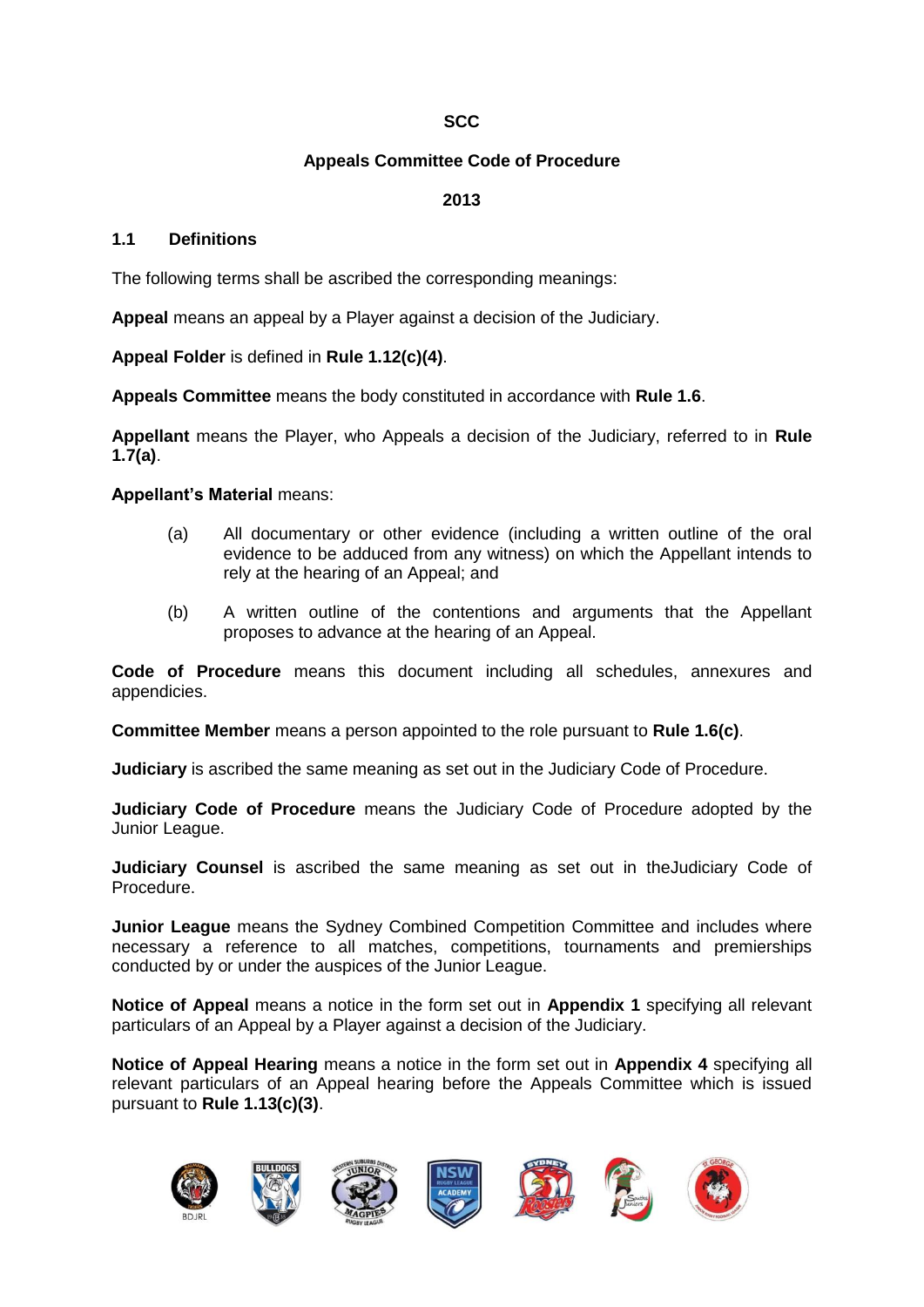**Notice of Challenge** means a notice in the form set out in **Appendix 3** specifying all relevant particulars of a challenge by an Appellant to the jurisdiction and / or composition of the Appeals Committee submitted in accordance with **Rule 1.12**.

**Notice of Withdrawal of Appeal** means a notice in the form set out in **Appendix 2** which seeks to withdraw an Appeal in accordance with **Rule 1.10(b)**.

**Party** means the Appellant or a Respondent.

**President** means the person appointed to the role pursuant to **Rule 1.6(b)**.

**Respondent** means a person, who is a respondent to an Appeal, referred to in **Rules 1.6(b)**and **1.6(c)**.

#### **Respondent's Material** means:

- (a) All documentary or other evidence (including a written outline of the oral evidence to be adduced from a witness) on which a Respondent intends to rely at the hearing of an Appeal; and
- (b) A written outline of the contentions and arguments that a Respondent proposes to advance at the hearing of an Appeal.

**Secretary** means the person appointed to that role pursuant to **Rule 1.5**.

#### **1.2 Leave to Appeal**

- (a) A Player aggrieved by a decision of the Judiciary may appeal therefrom to the Appeals and Disputes Committee, by forwarding a Notice of Appeal to the Secretary within 24 hours of receipt of the Notice of Outcome, on one or more of the following grounds:
	- (1) With respect to the issue of guilt:
		- (A) That there was an error of law; or
		- (B) That the decision was unreasonable or insupportable having regard to the evidence presented to the Judiciary in the hearing; or
		- (C) If the Player is able to adduce fresh evidence which was not available to the Player at the time of the hearing in respect of which the Player is seeking leave to appeal the determination of.
	- (2) With respect to the issue of penalty: that the penalty imposed by the Judiciary was manifestly excessive.
- (b) A Player who wishes to appeal from a decision of the Judiciary must first obtain leave to do so from the President.

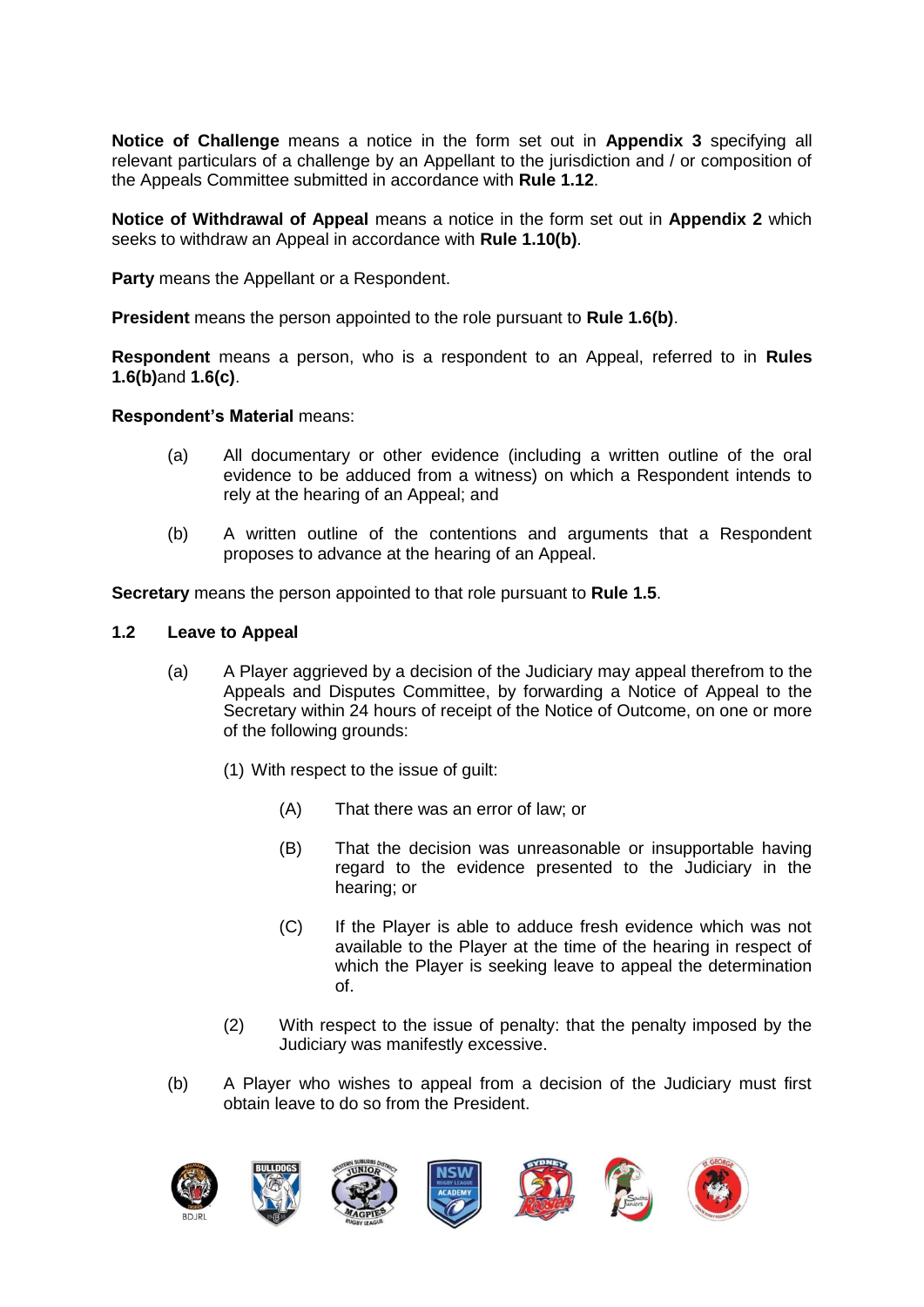- (c) The President shall not grant leave for the Player to appeal unless he forms the view in his absolute discretion that the Player has good prospects of success on the hearing of that appeal.
- (d) The Judiciary Counsel has a right to be heard by the President on any application for leave to appeal made by a Player pursuant to Rule 1.18 of the Judiciary Code of Procedure and this Rule 1.2 before the President grants a Player leave to appeal.
- (e) Unless otherwise ordered by the President, neither an application for leave to appeal nor an appeal by a Player to the Appeals and Disputes Committee shall operate as a stay of the decision of the Judiciary which is the subject of the appeal or the application for leave to appeal.

## 1.3 **Jurisdiction**

- (a) Subject to strict compliance with the procedure set out in Rule 1.18 of the Judiciary Code of Procedure and Rule 1.2, the Appeals Committee has jurisdiction to hear Appeals against decisions of the Judiciary.
- (b) The sole function of the Appeals Committee is to hear and determine appeals against decisions of the Judiciary.

## 1.4 **Relationship with Other Appeal Provisions**

Notwithstanding anything herein this Code of Procedure or elsewhere contained, the Rules contained in this Code of Procedure are not intended to affect in any way a specific provision regarding an appeal that is contained in the By Laws in respect of matters including antidoping and misconduct.

#### 1.5 **The Secretary**

The Secretary of the Appeals Committee shall be the secretary of the Junior League or his delegate, whose role it shall be to perform all procedural and administrative tasks so as to ensure the fair, impartial and efficient conduct of the business of the Judiciary.

#### 1.6 **Composition of the Appeals Committee**

- (a) The Appeals Committee shall be constituted by a President and two (2) other Committee Members appointed in accordance with this Code of Procedure.
- (b) The Secretary shall appoint the President. The President shall be a person who is a practising solicitor or barrister of the Supreme Court of New South Wales.
- (c) The Secretary shall appoint two (2) Committee Members. A Committee Member shall be a former rugby league player who is not a coach or a member of the coaching staff of a Club.

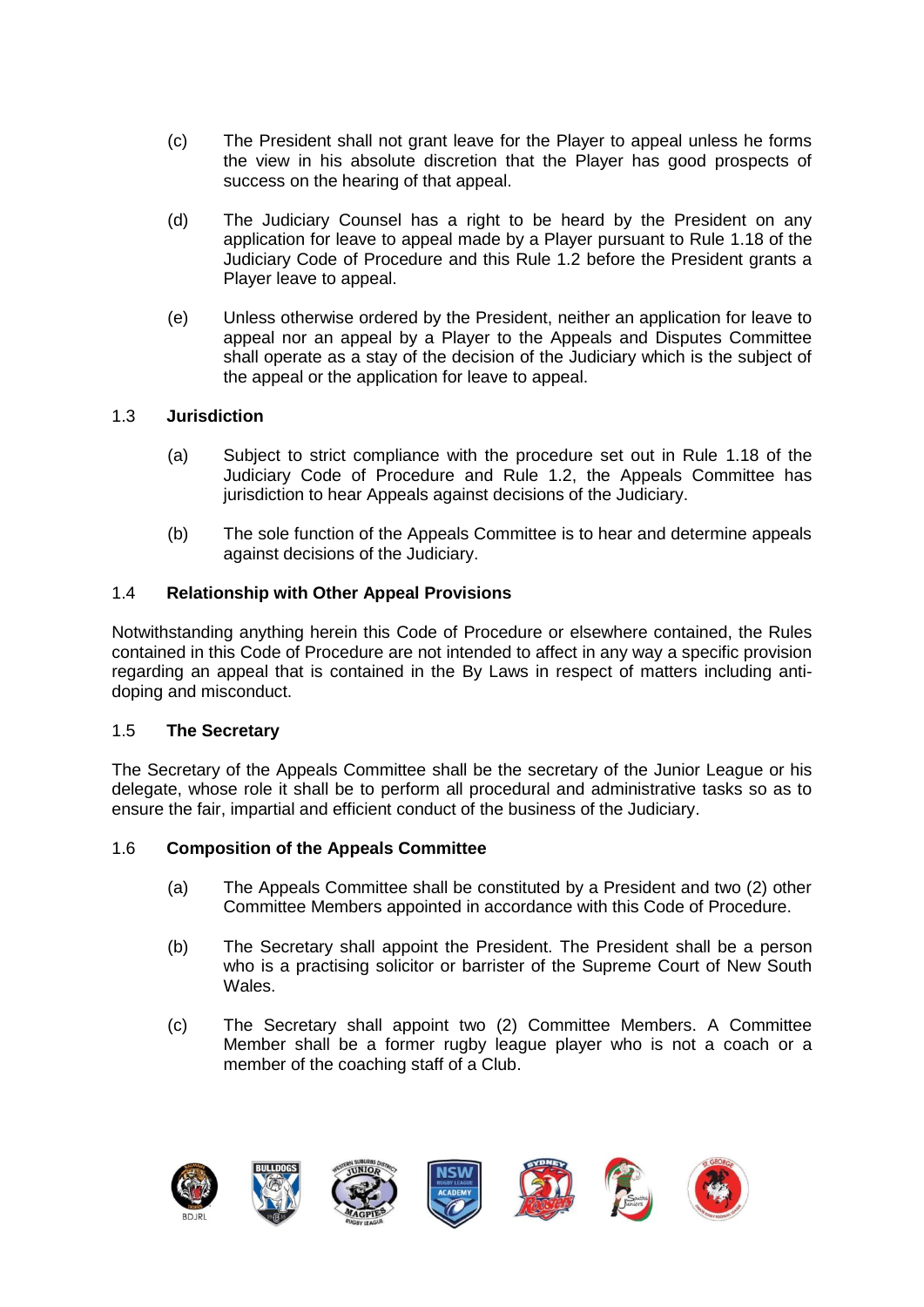(d) A person is ineligible to be a member of the Appeals Committee if that person is also a member of the Judiciary Committee.

## 1.7 **Parties to an Appeal**

For the purposes of this Code of Procedure:

- (a) The Appellant to an Appeal shall be the Player who is appealing against the decision of the Judiciary pursuant to Rule 1.18 of the Judiciary Code of Procedure.
- (b) The Respondent to an Appeal shall be the Junior League, who shall in turn be entitled to be represented in the Appeal by the Judiciary Counsel or another person who meets the requirements set out in Rule 1.13(a).

## 1.8 **Time Limit**

- (a) A Player wishing to appeal against a decision of the Judiciary must seek leave to appeal in accordance with Rule 1.18 of the Judiciary Code of Procedure and Rule 1.2 by the deadline in Rule 1.18(a) of the Judiciary Code of Procedure.
- (b) An Appeal shall not be regarded as having been commenced within the time limit set out in Rule 1.18(a) of the Judiciary Code of Procedureand Rule 1.2 unless a properly completed Notice of Appeal is served on the Secretary before the expiry of that deadline.

### 1.9 **Leave to Appeal**

- (a) The Appellant must seek and obtain the leave of the President in accordance with Rule 1.18 of the Judiciary Code of Procedureand Rule 1.2 before the Appeals Committee hears an Appeal and before any of the pre-hearing procedures set out pursuant to this Code of Procedure.
- (b) For the avoidance of doubt, the Appeals Committee has no jurisdiction to hear an Appeal or make any ruling in respect of an Appeal unless leave to appeal has first been granted by the President in accordance with Rule 1.18 of the Judiciary Code of Procedure and Rule 1.2.

#### 1.10 **Amendment and Withdrawal of Notice of Appeal**

- (a) A Notice of Appeal may not be amended by the Appellant after it is submitted.
- (b) At any time prior to the hearing of an Appeal, the Appellant may withdraw the Notice of Appeal by lodging with the Secretary a Notice of Withdrawal of Appeal, whereby the Appeal shall be finally concluded.

## 1.11 **Pre-Hearing Procedures and Parties' Material**

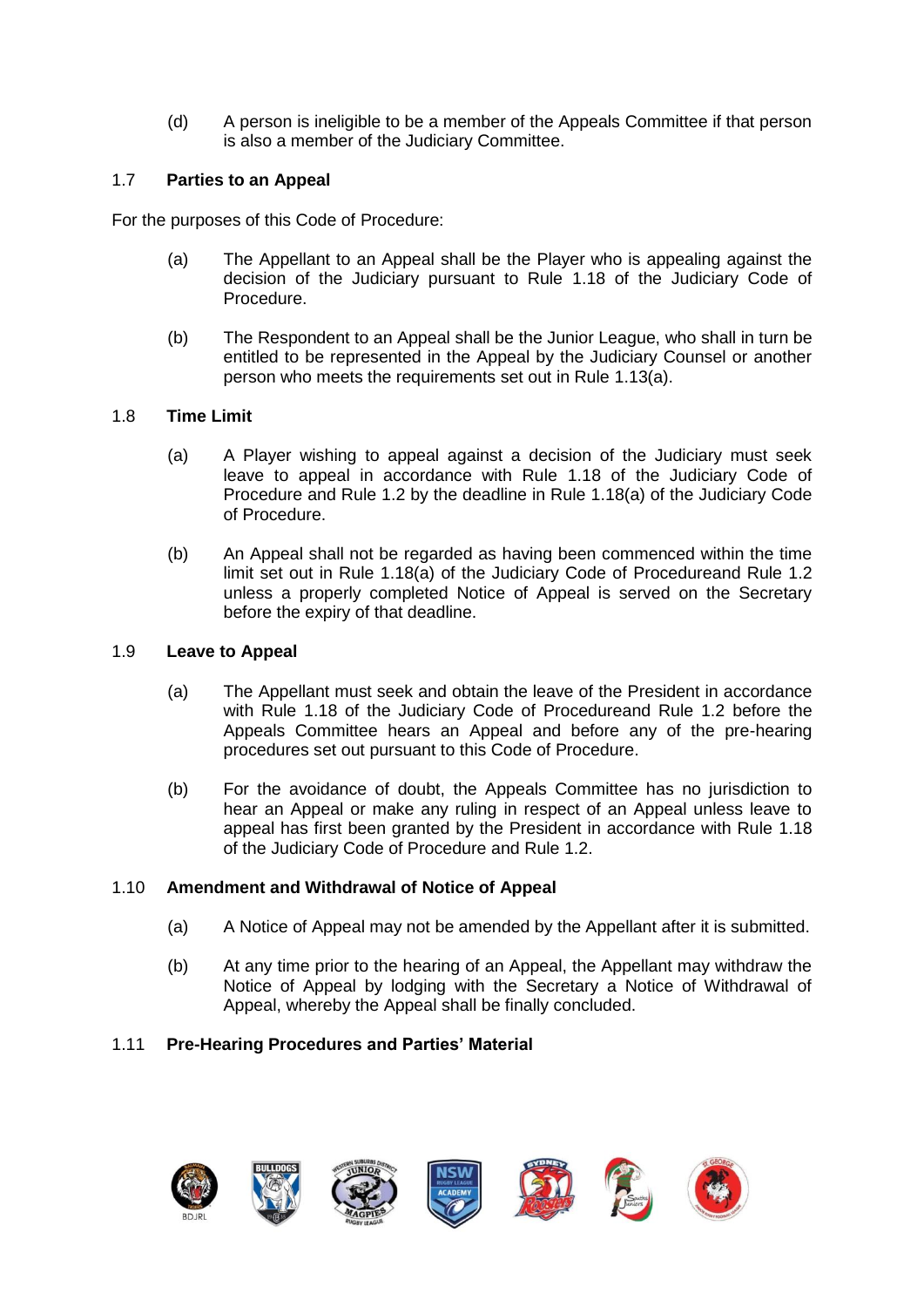- (a) In the event that the President grants a Player leave to appeal a decision of the Judiciary the President shall forthwith notify the Secretary that leave has been granted by the President.
- (b) After receiving notification in accordance with Rule 1.10(a) the Secretary shall forthwith:
	- (1) Provide a copy of the Notice of Appeal to the Respondent; and
	- (2) Call upon the Appellant to provide, within twenty-four (24) hours, the Appellant's Material.
- (c) Unless the President grants leave to the Appellant (such leave to be granted on such terms as the President in his absolute discretion thinks fit in the circumstances), the Appellant shall not be permitted to rely, at the hearing of an Appeal, on any:
	- (1) Documentary or other evidence (apart from oral evidence of a witness whose evidence is outlined in writing in the Appellant's Material); or
	- (2) Contention or argument;

that is not contained in the Appellant's Material.

- (d) After receiving the Applicant's Material in accordance with Rule 1.11(b)(2) the Secretary shall:
	- (1) Provide a copy of the Notice of Appeal and the Appellant's Material to the Respondent; and
	- (2) Call upon the Respondent to provide, within twenty-four (24) hours, the Respondent's Material.
- (e) Unless the President grants leave to the Respondent (such leave to be granted on such terms as the President in his absolute discretion thinks fit in the circumstances), the Respondent shall not be permitted to rely, at the hearing of an Appeal, on any:
	- (1) Documentary or other evidence (apart from oral evidence of a witness whose evidence is outlined in writing in the Respondent's Material); or
	- (2) Contention or argument;

that is not contained in the Respondent's Material.

#### 1.12 **Challenge to Jurisdiction**

- (a) Where the Player intends at a Judiciary hearing to challenge:
	- (1) The jurisdiction of the Appeals Committee to hear or to deal with the Appeal; and / or

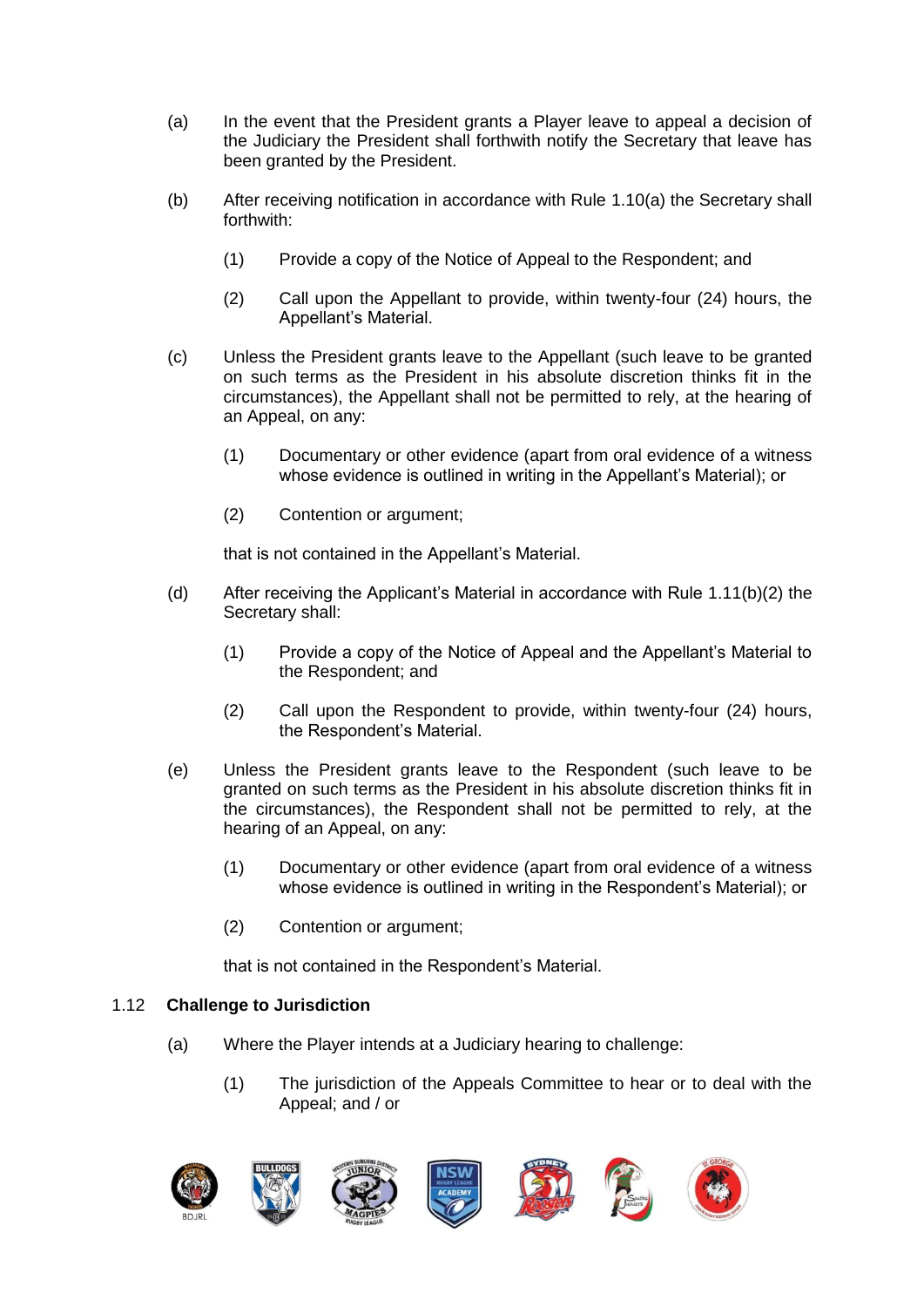- (2) The composition of the Appeals Committee; and / or
- (3) Any other matter which might reasonably take the Appeals Committee by surprise;

then the Player or his representative shall complete a Notice of Challenge and forward it to the Secretary no later than 5.00pm on the day before the hearing of the Appeal. On receipt of a Notice of Challenge the Secretary shall forthwith forward a copy of it to the Respondent.

## 1.13 **Setting Down for Hearing**

- (a) Unless otherwise ordered by the President a hearing of an Appeal shall commence at 6.00pm on the day after the expiry of the deadline in Rule 1.10(d)(2) for the Respondent to submit the Respondent's Material.
- (b) Hearings shall:
	- (1) Occur in Sydney; and
	- (2) Be closed to members of the public.
- (c) On receipt of the Respondent's Material the Secretary shall:
	- (1) Notify the President;
	- (2) Notify the Committee Members;
	- (3) Forward to the Appellant and the Respondent a Notice of Appeal Hearing;
	- (4) Collate, index and paginate the Appeal Folder consisting of the:
		- (A) Notice of Appeal;
		- (B) Appellant's Material; and
		- (C) Respondent(s)'s Material;
	- (5) Provide a copy of the Appeal Folder to the President, the Committee Members, the Appellant and the Respondent(s); and
	- (6) Take whatever other steps which are necessary to convene the hearing of the Appeal by the Appeals Committee.

#### 1.14 **Representation of Parties**

(a) Subject to the leave of the President having first been obtained, a party appearing before the Appeals Committee may be represented by a barrister,

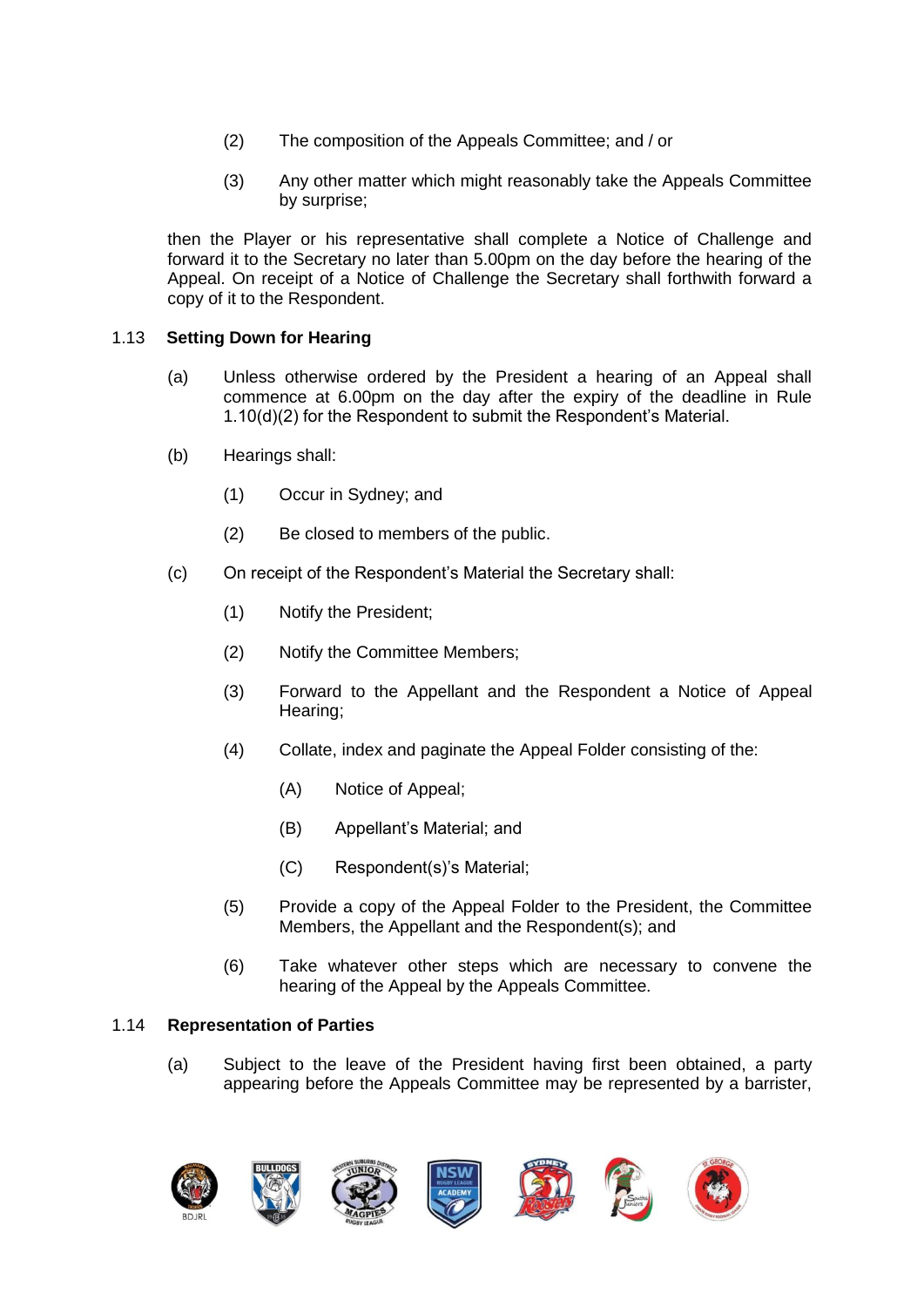solicitor, agent or other representative on such terms, if any, as the President in his absolute discretion thinks fit.

- (b) Without limiting Rule 1.14(a) and in accordance with Rule 1.6(b), the Junior League may at the discretion of the President be represented at the Appeal hearing by the Judiciary Counsel.
- (c) If a party issued with a Notice of Appeal Hearing fails to attend the hearing at the time specified in the Notice of Appeal Hearing, the Appeals Committee may proceed to hear and determine the Appeal in the absence of that party.
- (d) In any case where the Appellant and the Respondent(s) agree in writing the Appeals Committee may determine the Appeal on the contents of the Appeal Folder and without an oral hearing.

#### 1.15 **Hearing is a Review and Adjournments**

- (a) The Appeals Committee shall hear and determine appeals by way of a review.
- (b) A hearing before the Appeals Committee shall not proceed de novo.
- (c) Subject to any order of the President, an Appeal hearing cannot be adjourned to a later date or time.

#### 1.16 **Role of President**

- (a) In every case, it shall be the President's task to decide every question of law, evidence and / or procedure.
- (b) The President shall in his absolute discretion give such instructions or directions, as he thinks fit, to the Appeals Committee as to matters of law, evidence and / or procedure.
- (c) The President may give whatever directions and make all such orders as he in his absolute discretion deems fit for the conduct, expedition and resolution of matters heard by the Appeals Committee.

#### **1.17 Rules of Evidence and Witnesses**

- (a) Hearings before the Appeals Committee are not bound by the rules of evidence usually applicable to proceedings before courts of law.
- (b) The President shall be entitled to disallow the appearance of any witness or the tender of any evidence on the grounds of irrelevance.
- (c) Subject to Rules 1.11(c) and 1.11(e) and subject to any order of the President, a party may present the evidence of a witness by that witness giving evidence:
	- (1) In person at the hearing;

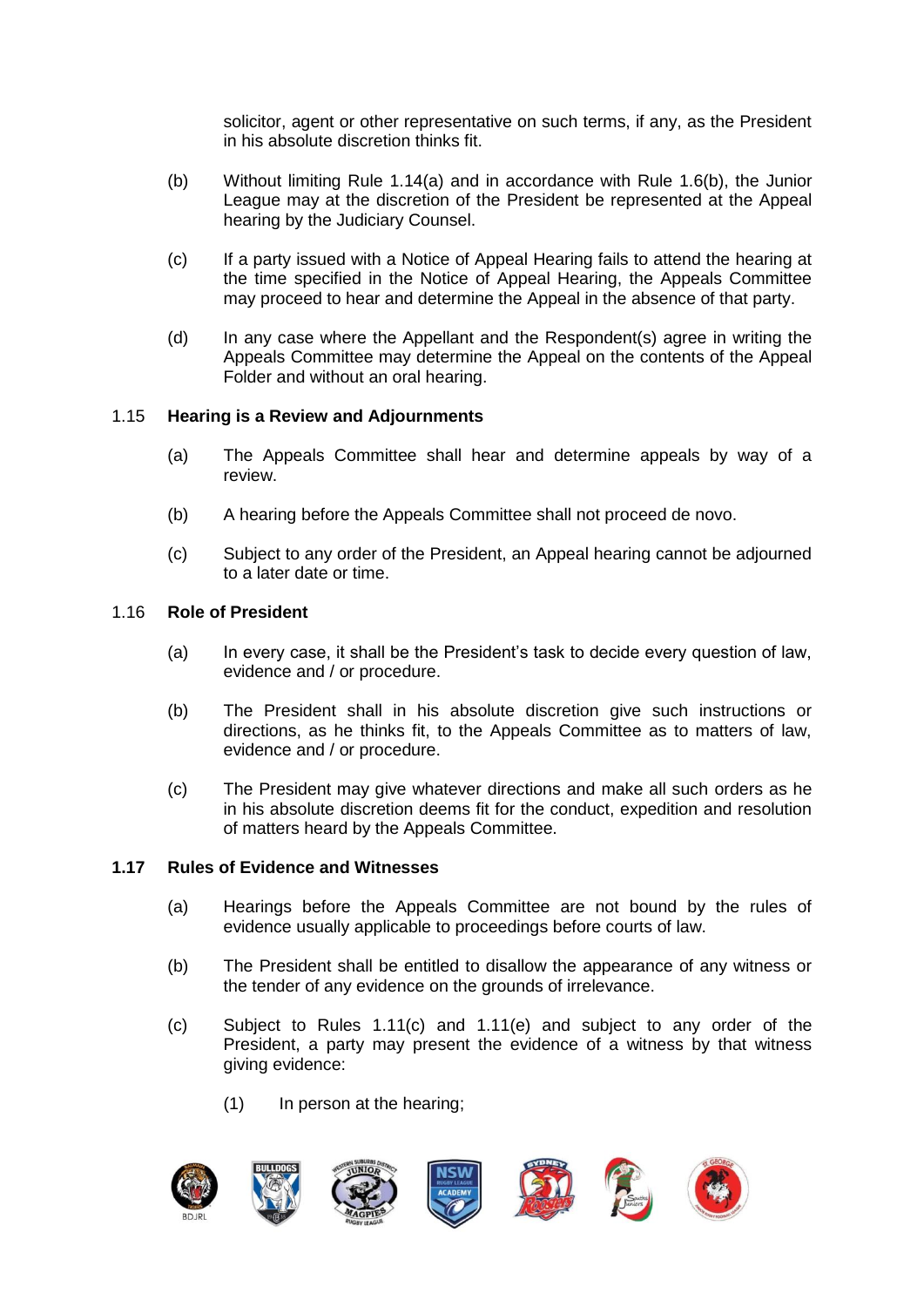- (2) Via teleconference; or
- (3) Via video conference.
- (d) Any documents or things admitted into evidence shall be consecutively marked as exhibits, which exhibits at the conclusion of the hearing shall be placed in the custody of the Secretary for safe keeping.

#### **1.18 Hearing Procedure**

Subject to any ruling or order to the contrary made by the President, the procedure of a hearing before the Appeals Committee shall proceed in accordance with the following sequence:

#### **Notice of Challenge**

- (a) If the Appellant has served a Notice of Challenge in accordance with Rule 1.12 the President shall invite submissions from the Appellant and then the Respondent(s) in respect of the substance of the Notice of Challenge. If either party requires to adduce evidence in support of an argument in respect of a Notice of Challenge it shall be adduced at the same time.
- (b) The President alone shall make such orders as is necessary to determine the Notice of Challenge.

## **The Appellant's Case**

- (c) The Appellant's case shall be presented in the following sequence:
	- (1) Playing any video footage adduced in evidence before the Judiciary;
	- (2) Adducing any oral evidence from any witness relied on, whereupon the witness:
		- (A) Shall be examined in chief by the Appellant or his representative;
		- (B) May be cross-examined by the Respondent or its representative;
		- (C) May be questioned by the President and, with leave granted by the President, by any Committee Member; and
		- (D) May, with leave granted by the President, be re-examined by the Appellant's representative.
	- (3) Thereafter the Appellant shall close his case.

#### **The Respondent's Case**

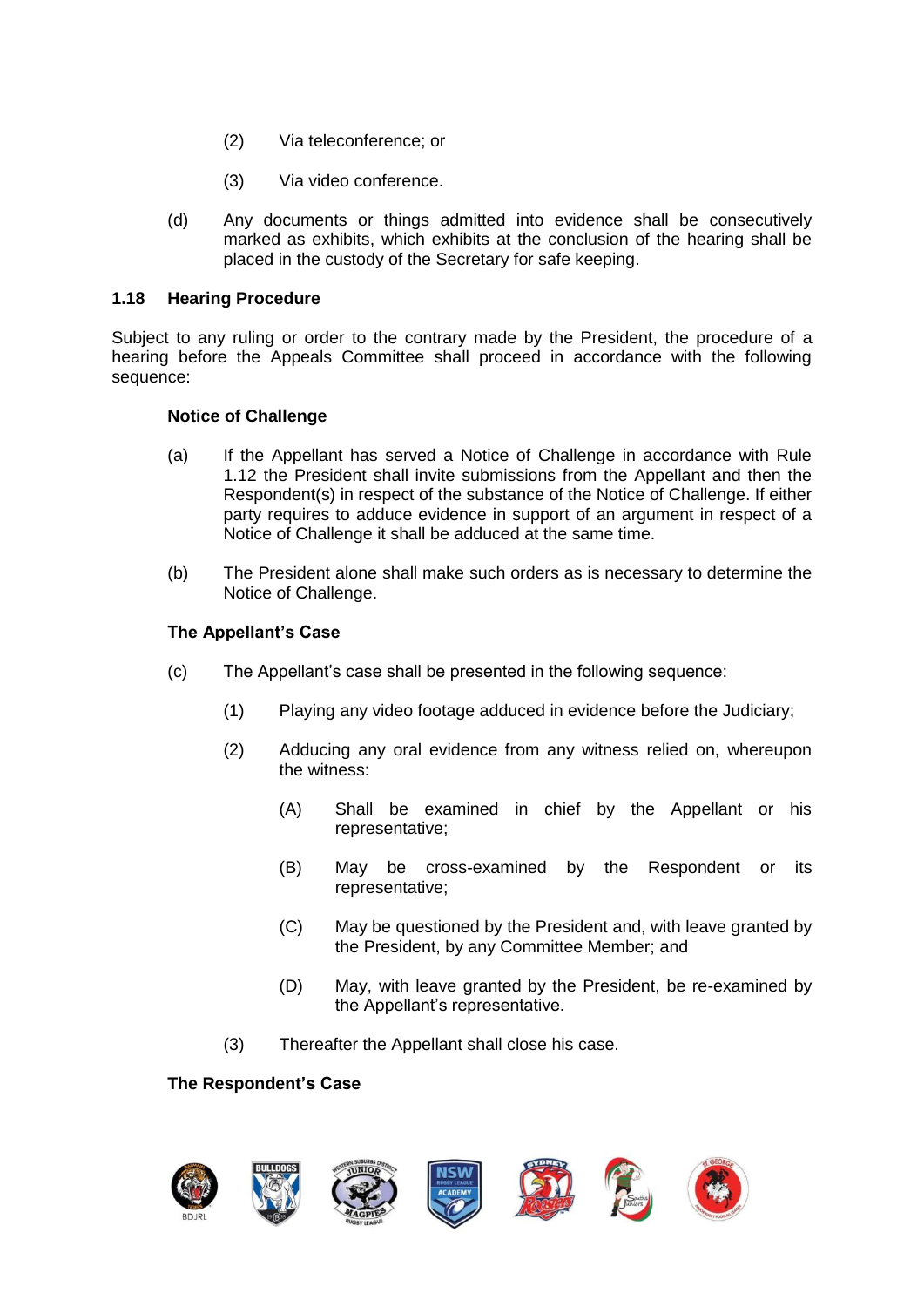- (d) The Respondent's case shall be presented in the following sequence:
	- (1) Adducing any oral evidence from any witness relied on, whereupon the witness:
		- (A) Shall be examined in chief by the Respondent's representative;
		- (B) May be cross-examined by the Appellant's representative;
		- (C) May be questioned by the President and, with leave granted by the President, by any Committee Member; and
		- (D) May, with leave granted by the President, be re-examined by the Respondent's representative.
	- (2) Thereafter the Respondent(s) shall close its case.

## **Addresses**

(e) At the conclusion of the Respondent's case the Appellant may make a closing address to the Appeals Committee, followed by an address by each Respondent.

## **Directions and Deliberations**

(f) At the conclusion of the closing addresses the Appeals Committee may, but need not, adjourn to consider its decision.

## **Decisions**

- (g) A decision of the Appeals Committee must at least be a decision of the majority of the three (3) members being the President and the two (2) Committee Members.
- (h) Reasons for a decision of the Appeals Committee may, but need not, be given.
- (i) A decision of the Appeals Committee may be given orally by the President or in writing by the Appeals Committee.

#### **Powers of the Appeals Committee**

- (j) On the hearing of an Appeal the Appeals Committee may:
	- (1) If the Appeal is in respect of a decision made by the Judiciary as to guilt:
		- (A) Uphold that decision;

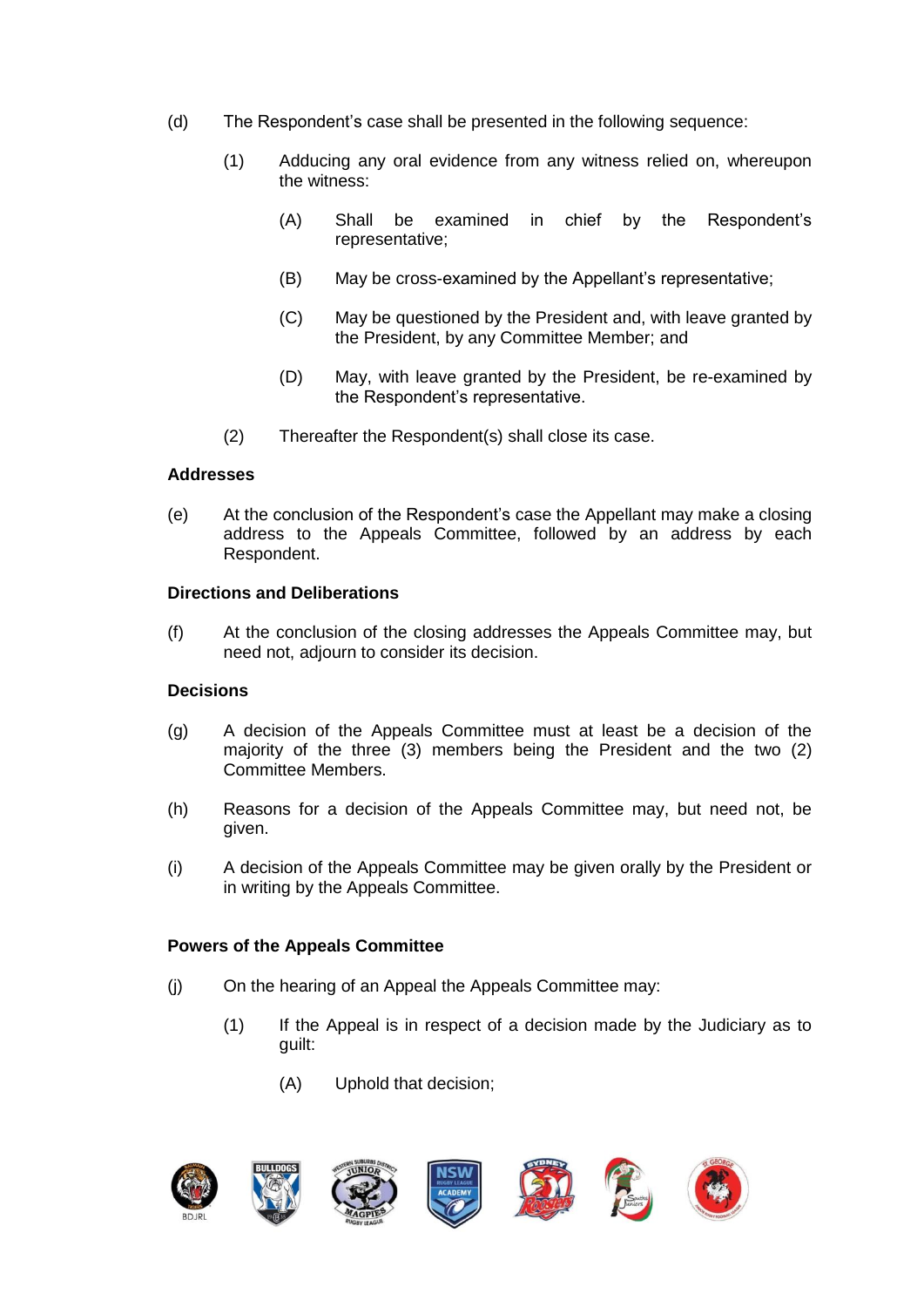- (B) Vary that decision; or
- (C) Quash that decision.
- (2) If the Appeal is in respect of a decision made by the Judiciary as to penalty:
	- (A) Increase the penalty;
	- (B) Decrease the penalty;
	- (C) Vary the penalty; or
	- (D) Affirm the penalty.

## **Decision Binding**

(k) All decisions of the Appeals Committee shall be final and conclusive, are binding on, and shall be given effect to by the parties to the Appeal.

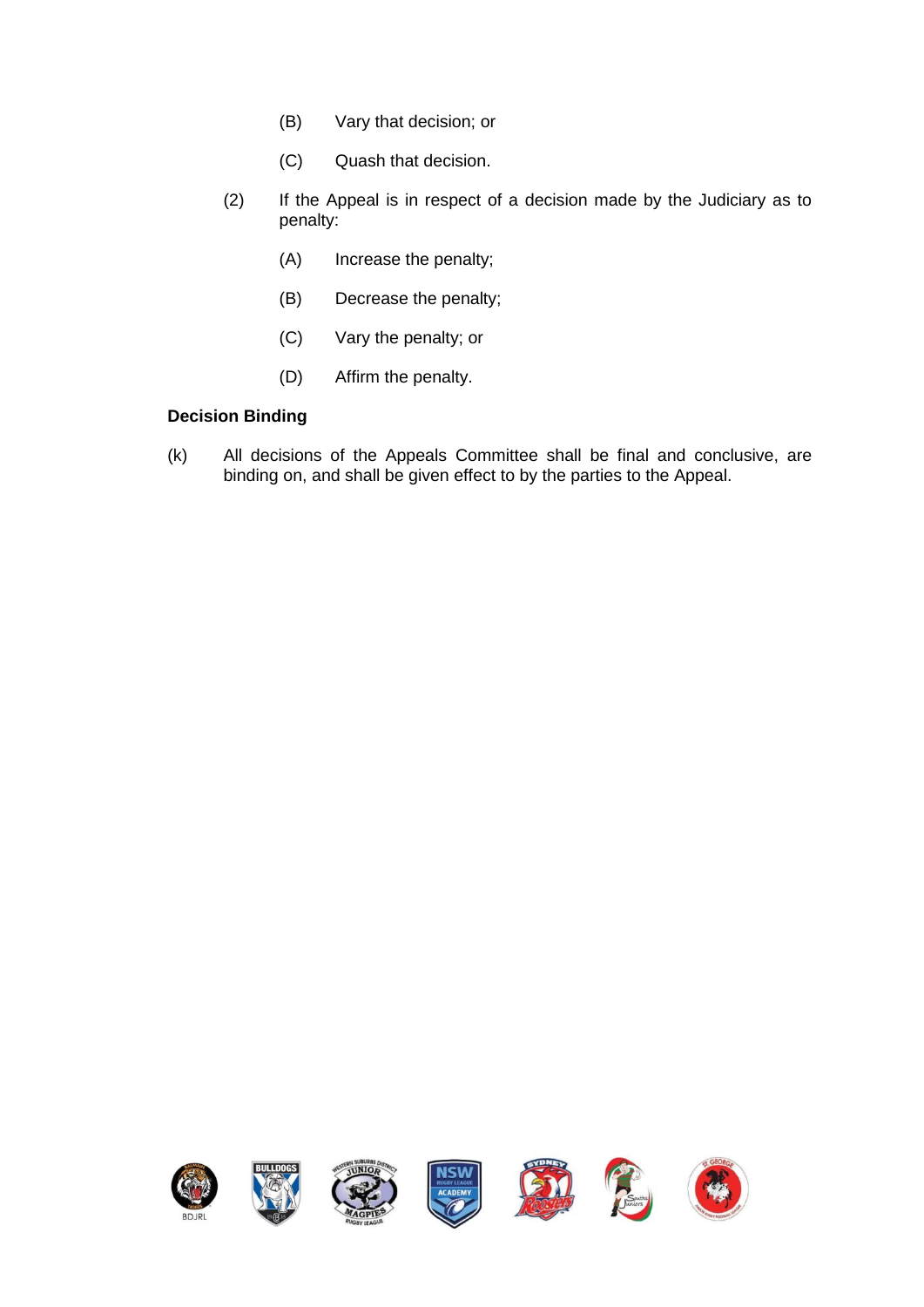## **Notice of Appeal**

**TAKE NOTICE** that I, **[INSERT NAME OF PLAYER] ("Appellant**"), hereby appeal from (seek a review of) the whole / part of the decision made by theJudiciary on **[INSERT DATE]** on the following grounds:

- 1. **[INSERT]**.
- 2. **[INSERT]**.
- 3. **[INSERT]** et cetera.

**Appellant: (Signature)**

**Date:**

**Must be emailed back to:** 

**[jhyland@nswrlacademy.com.au](mailto:jhyland@nswrlacademy.com.au)**













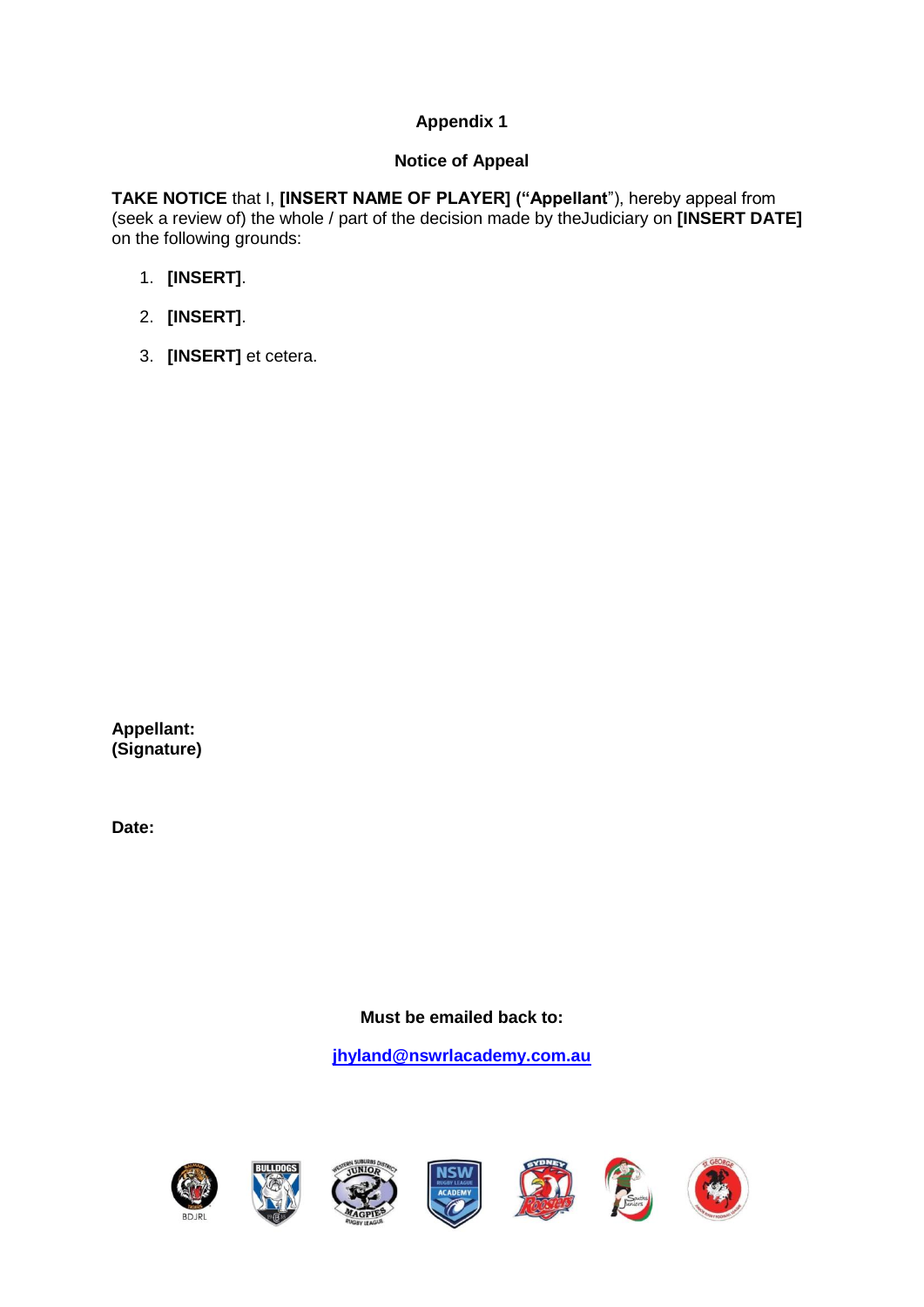## **Notice of Withdrawal of Appeal**

I, **[INSERT NAME OF APPELLANT]** hereby withdraw my Notice of Appeal dated **[INSERT DATE]**.

**Appellant: (Signature)**

**Date:**

Must be emailed back to:

[jhyland@nswrlacademy.com.au](mailto:jhyland@nswrlacademy.com.au)















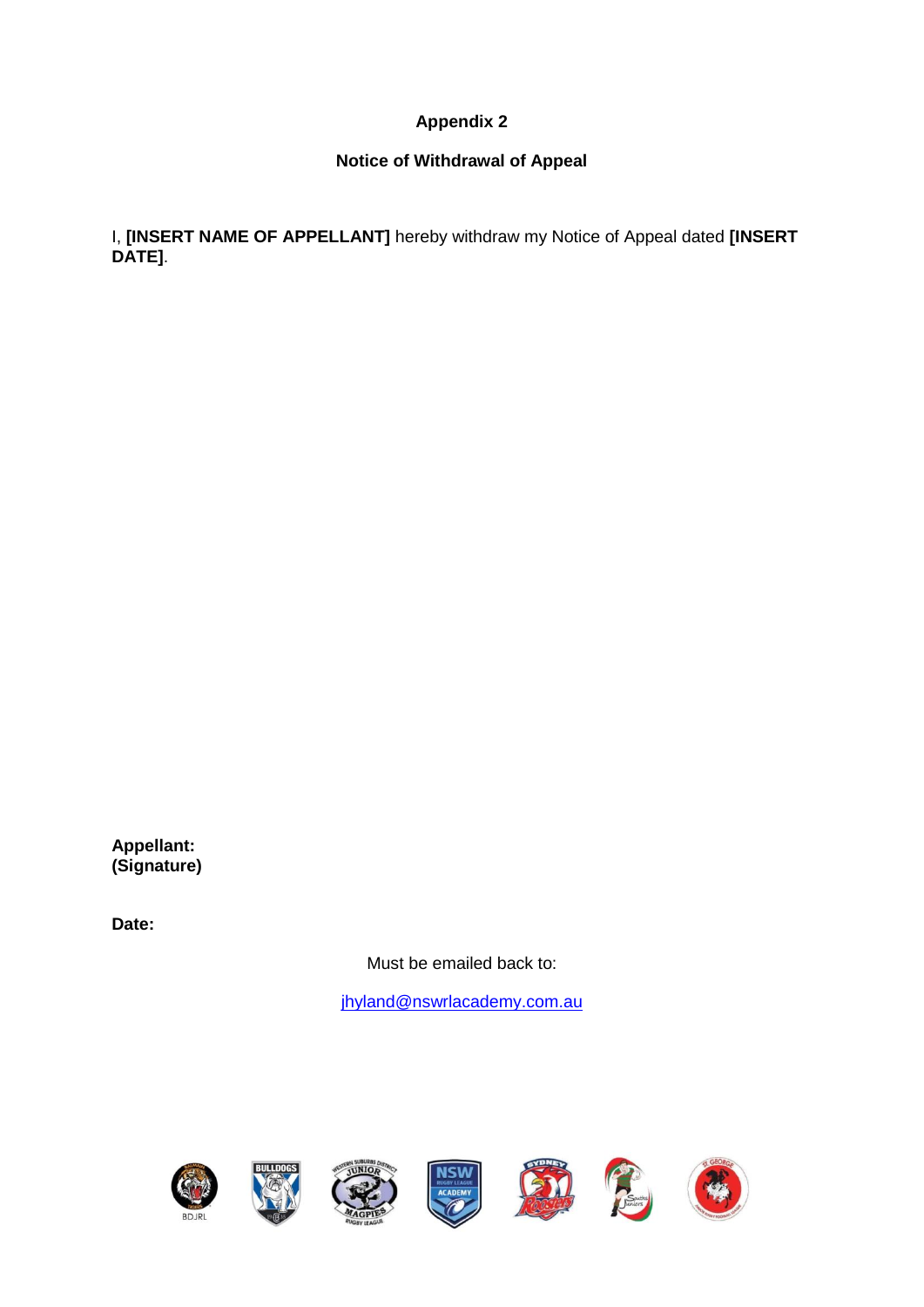## **Notice of Challenge**

I, **[NAME OF PLAYER]** of, [**CLUB]**, having received a Notice of Appeal Hearing dated **[INSERT DATE]** hereby give you notice that at the hearing of this Appeal I intend to challenge **[INSERT SUFFICIENT PARTICULARS OF THE CHALLENGE SO AS TO ENSURE THAT THE JUDICIARY COUNSEL IS AWARE OF THE NATURE OF THE CHALLENGE TO THE JURISDICTION OR THE COMPOSITION OF THE APPEALS COMMITTEE OR OTHERWISE]**.

**Signature: Date: (Player)**

Must be emailed back to:

[Jhyland@nswrlacademy.com.au](mailto:Jhyland@nswrlacademy.com.au)